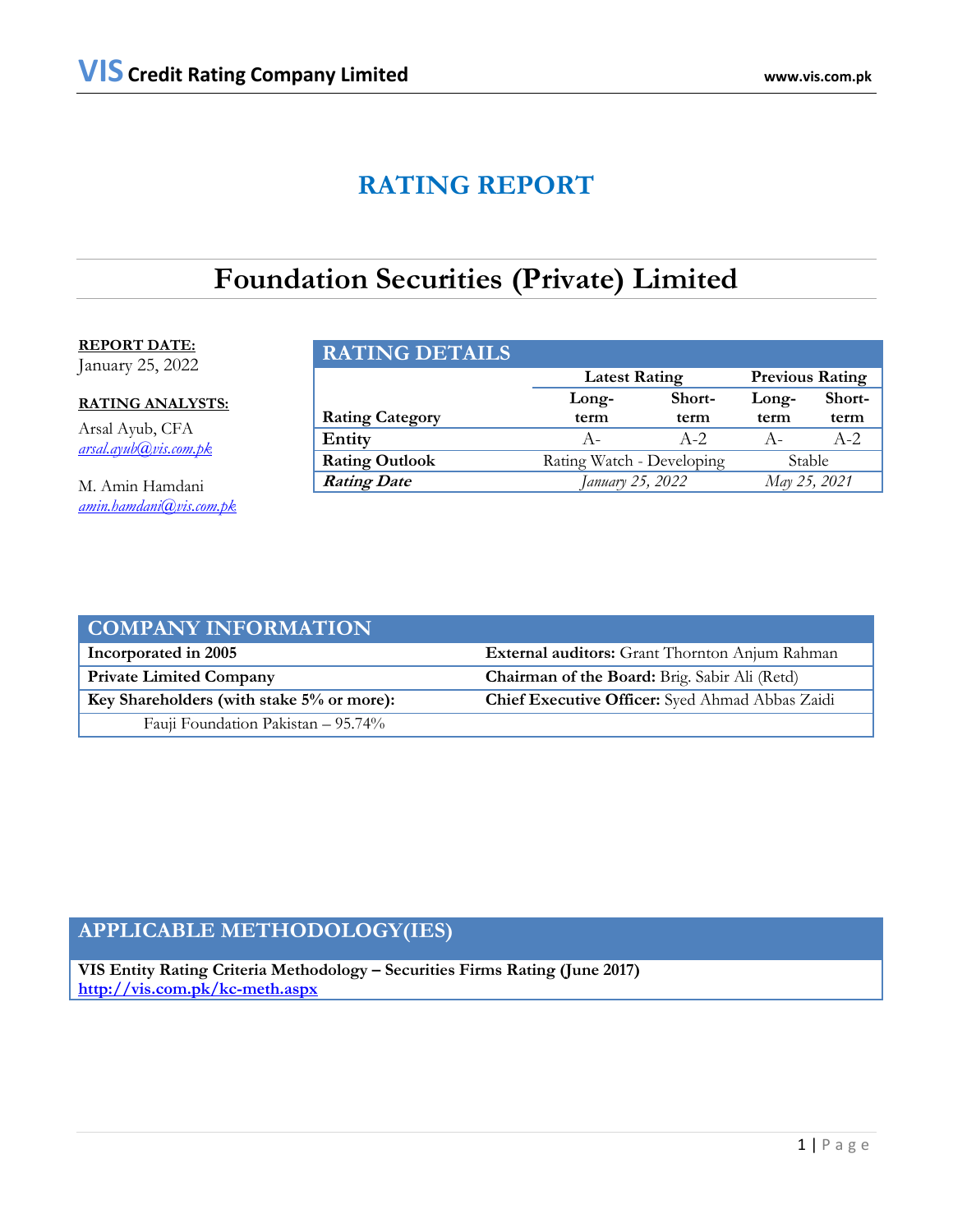### **Foundation Securities (Private) Limited**

## **OVERVIEW OF**

### **RATING RATIONALE**

Foundation Securities Private Limited (FSL) was incorporated as a private limited company in January 2005, under the Companies Ordinance 1984. The company holds a Trading Right Entitlement Certificate (TREC) of Pakistan Stock Exchange (PSX) and is a member of Pakistan Mercantile Exchange (PMEX).

External auditors are 'Grant Thornton Anjum Rahman'. Auditors belong to category 'A' on the approved list of auditors published by the State Bank of Pakistan (SBP).

**Profile of Chairman** Brig. Sabir Ali (Retd) is the Chairman of the Board of FSL. Apart from his capacity as Chairman, he also holds the position of Corporate Secretary of Fauji Foundation.

**Profile of CEO & MD** Mr. Syed Ahmad Abbas Zaidi is currently serving as a CEO and MD of FSL. Mr. Zaidi has an experience of more than 14 years in equities related operations. His stint with international and local market names like ABN AMRO Equities, W.I Carr Indosuez Securities and First Capital Securities earned him vast exposure to operations, risk, compliance, accounts and finance.

Incorporated in 2005, Foundation Securities Private Limited (FSL) is a subsidiary of Fauji Foundation Pakistan. The group has strategic investments in various sectors including fertilizer, power, cement, infrastructure, banking, financial services, consumer goods, oil & gas and others. FSL is primarily engaged in retail and institutional equity brokerage services with marginal presence in commodity segment. Presently, the company runs its operations through its head-office based in Karachi along with 2 branches in Lahore and Islamabad.

FSL has a strategic relationship with Macquarie Capital Securities Limited; an affiliate of global financial institution Macquarie Group. The partnering arrangement focus on in-bound and out-bound equity markets transactions besides other areas including mergers and acquisitions, and corporate finance advisory work.

#### **Rating Rationale:**

#### **Amalgamation of Askari Securities Limited in Foundation Securities**

The revision in outlook takes into account the amalgamation of Askari Securities Limited (ASL) with and into FSL. ASL, a securities brokerage company, is a wholly owned subsidiary of Askari Bank Limited (AKBL). The amalgamation will entail transfer of complete undertaking of ASL with FSL, together with all properties, assets, liabilities and obligations of every description. The shares of ASL will be cancelled and for each share held in ASL by AKBL as a holder of 100% shares, twenty-seven million one hundred and forty thousand (27,140,000) shares of FSL will be issued to AKBL i.e. for every one (1) share of ASL of PKR 10 held by AKBL, one point one eight (1.18) ordinary shares of FSL of PKR 10 each will be allotted to AKBL. ASL will then dissolve without winding up.

The outlook on the rating has been revised in accordance with VIS' 'Securities Firm Rating' Methodology and VIS' 'Criteria for Rating Watch'. Ratings will be reviewed once amalgamation is finalized and consolidated financial statements are made available.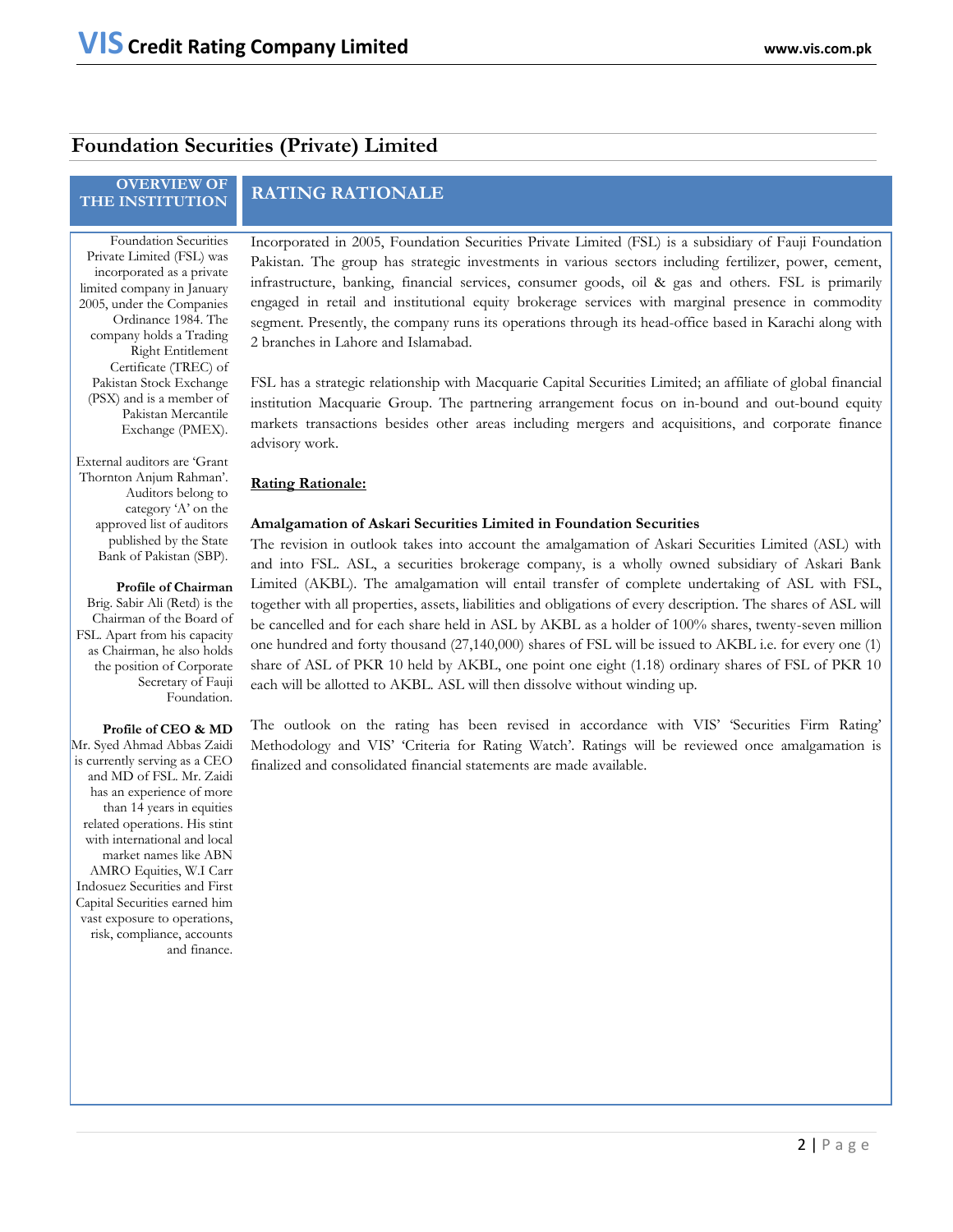## **Foundation Securities (Private) Limited Appendix I**

| <b>BALANCE SHEET</b>                   | <b>Jun'19</b> | Jun'20      | Jun <sup>21</sup> | Sept'21   |
|----------------------------------------|---------------|-------------|-------------------|-----------|
| <b>Trade Debts</b>                     | 113.1         | 291.2       | 161.1             | 336.8     |
| <b>Deposits and Prepayments</b>        | 152.4         | 54.8        | 272.3             | 140.8     |
| <b>Long Term Investments</b>           | 17.2          |             | $\equiv$          |           |
| <b>Proprietary Book</b>                | 0.3           | 41.6        | 29.9              | 24.9      |
| <b>Cash and Bank balances</b>          | 333.1         | 638.6       | 812.3             | 927.0     |
| Taxation                               | 117.1         | 106.6       | 68.4              | 64.1      |
| <b>Total Assets</b>                    | 774.8         | 1,171.2     | 1,364.5           | 1,510.4   |
| <b>Trade and Other Payables</b>        | 383.8         | 854.2       | 915.3             | 705.2     |
| <b>Long Term Loans</b>                 | 38.4          | 43.9        |                   | $\equiv$  |
| <b>Short Term Loans - Secured</b>      | 118.0         |             |                   | 298.2     |
| <b>Total Liabilities</b>               | 552.7         | 912.1       | 967.4             | 1,143.4   |
| Paid-up Capital                        | 304.6         | 304.6       | 304.6             | 304.6     |
| <b>Net Equity</b>                      | 222.1         | 259.0       | 397.1             | 367.0     |
|                                        |               |             |                   |           |
| <b>INCOME STATEMENT</b>                | <b>FY19</b>   | <b>FY20</b> | <b>FY21</b>       | 1Q'FY22   |
| <b>Brokerage Income</b>                | 143.8         | 207.2       | N.A               | N.A       |
| <b>Consultancy Service</b>             | 0.5           | 0.4         |                   |           |
| Research                               | 0.7           |             |                   |           |
| <b>Commodities</b>                     | 0.2           |             |                   |           |
| <b>Profit from Saving Accounts</b>     | 17.3          | 40.6        | N.A               | N.A       |
| <b>Operating Revenues</b>              | 162.7         | 248.3       | 476.5             | 79.1      |
| <b>Administrative Expenses</b>         | 185.2         | 182.0       | 306.0             | 61.2      |
| <b>Finance Cost</b>                    | 8.5           | 15.9        | 19.0              | 1.7       |
| <b>Profit Before Tax</b>               | (22.9)        | 62.7        | 216.4             | 21.9      |
| <b>Profit After Tax</b>                | (18.2)        | 40.3        | 161.3             | 15.6      |
|                                        |               |             |                   |           |
| <b>RATIO ANALYSIS</b>                  | <b>FY19</b>   | <b>FY20</b> | <b>FY21</b>       | 1Q'FY22   |
| Liquid Assets to Total Liabilities (%) | 60.3%         | 74.6%       | 87.1%             | 83.3%     |
| Liquid Assets to Total Assets $(\%)$   | $43.0\%$      | 58.1%       | $61.7\%$          | $63.0\%$  |
| <b>Current Ratio (x)</b>               | 1.41          | 1.32        | 1.39              | 1.31      |
| Debt Leverage (x)                      | 2.49          | 3.52        | 2.44              | 3.12      |
| Gearing (x)                            | 0.70          | 0.17        | 0.12              | 0.95      |
| Efficiency $(\% )$                     | 114.8%        | $75.8\%$    | N.A               | N.A       |
| ROAA $(%)$                             | $(2.1\%)$     | $4.1\%$     | $12.7\%$          | $4.3\%*$  |
| ROAE $(\% )$                           | $(8.1\%)$     | $16.8\%$    | $49.2\%$          | $16.3\%*$ |
| *Annualized                            |               |             |                   |           |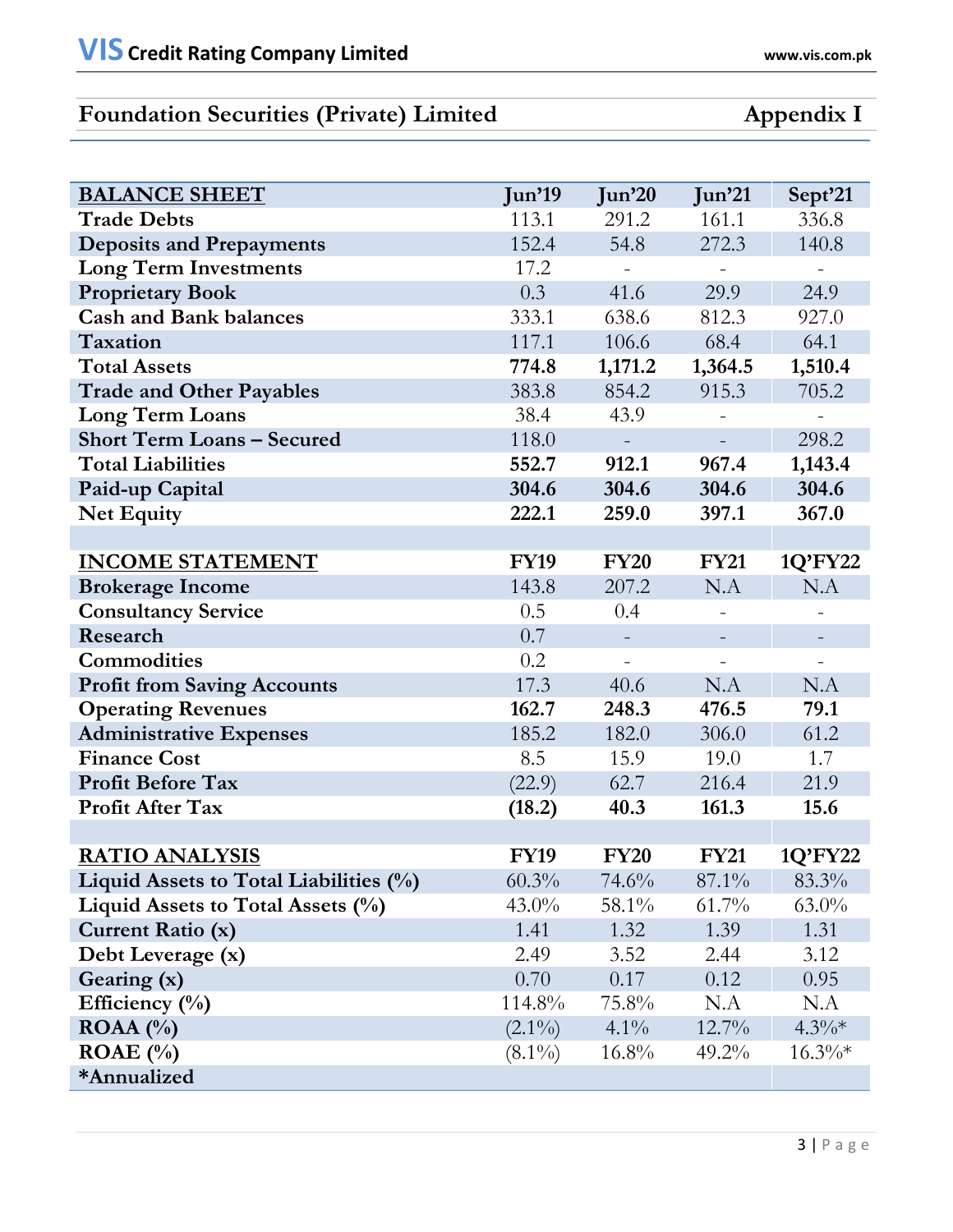### **ISSUE/ISSUER RATING SCALE & DEFINITIONS**

# **VIS** Credit Rating Company Limited

#### **RATING SCALE & DEFINITIONS: ISSUES / ISSUERS**

#### **Medium to Long-Term**

#### AAA

Highest credit quality; the risk factors are negligible, being only slightly more than for risk-free Government of Pakistan's debt.

#### AA+, AA, AA-

High credit quality; Protection factors are strong. Risk is modest but may vary slightly from time to time because of economic conditions

#### A+, A, A-

Good credit quality; Protection factors are adequate. Risk factors may vary with possible changes in the economy.

#### BBB+, BBB, BBB-

Adequate credit quality; Protection factors are reasonable and sufficient. Risk factors are considered variable if changes occur in the economy.

#### **BB+, BB, BB-**

Obligations deemed likely to be met. Protection factors are capable of weakening if changes occur in the economy. Overall quality may move up or down frequently within this category.

#### B+, B, B-

Obligations deemed less likely to be met. Protection factors are capable of fluctuating widely if changes occur in the economy. Overall quality may move up or down frequently within this category or into higher or lower rating grade.

#### ccc

Considerable uncertainty exists towards meeting the obligations. Protection factors are scarce and risk may be substantial.

#### CC

A high default risk

#### $\mathbf{C}$

A very high default risk

#### D

Defaulted obligations

Rating Watch: VIS places entities and issues on 'Rating Watch' when it deems that there are conditions present that necessitate re-evaluation of the assigned rating(s). Refer to our 'Criteria for Rating Watch' for details. www.vis.com.pk/images/criteria\_watch. pdf

Rating Outlooks: The three outlooks 'Positive', 'Stable' and 'Negative' qualify the potential direction of the assigned rating(s). An outlook is not necessarily a precursor of a rating change. Refer to our 'Criteria for Rating Outlook' for details.www.vis.com.pk/ images/criteria\_outlook.pdf

(SO) Rating: A suffix (SO) is added to the ratings of 'structured' securities where the servicing of debt and related obligations is backed by some sort of financial assets and/or credit support from a third party to the transaction. The suffix (SO), abbreviated for 'structured obligation', denotes that the rating has been achieved on grounds of the structure backing the transaction that enhanced the credit quality of the securities and not on the basis of the credit quality of the issuing entity alone.

#### **Short-Term**

#### $A-1+$

Highest certainty of timely payment; Short-term liquidity, including internal operating factors and /or access to alternative sources of funds, is outstanding and safety is just below risk free Government of Pakistan's short-term obligations.

#### $A-1$

High certainty of timely payment; Liquidity factors are excellent and supported by good fundamental protection factors. Risk factors are minor.

#### $A-2$

Good certainty of timely payment. Liquidity factors and company fundamentals are sound. Access to capital markets is good. Risk factors are small.

#### $A-3$

Satisfactory liquidity and other protection factors qualify entities / issues as to investment grade. Risk factors are larger and subject to more variation. Nevertheless, timely payment is expected.

#### B

Speculative investment characteristics; Liquidity may not be sufficient to ensure timely payment of obligations.

#### C

Capacity for timely payment of obligations is doubtful.

(blr) Rating: A suffix (blr) is added to the ratings of a particular banking facility obtained by the borrower from a financial institution. The suffix (blr), abbreviated for 'bank loan rating' denotes that the rating is based on the credit quality of the entity and security structure of the facility.

'p' Rating: A 'p' rating is assigned to entities, where the management has not requested a rating, however, agrees to provide informational support. A 'p' rating is shown with a 'p' subscript and is publicly disclosed. It is not modified by a plus (+) or a minus (-) sign which indicates relative standing within a rating category. Outlook is not assigned to these ratings. Refer to our 'Policy for Private Ratings' for details. www.vis.com.pk/images/ policy\_ratings.pdf

'SD' Rating: An 'SD' rating is assigned when VIS believes that the ratee has selectively defaulted on a specific issue or obligation but it will continue to meet its payment obligations on other issues or obligations in a timely manner.

### **Appendix II**